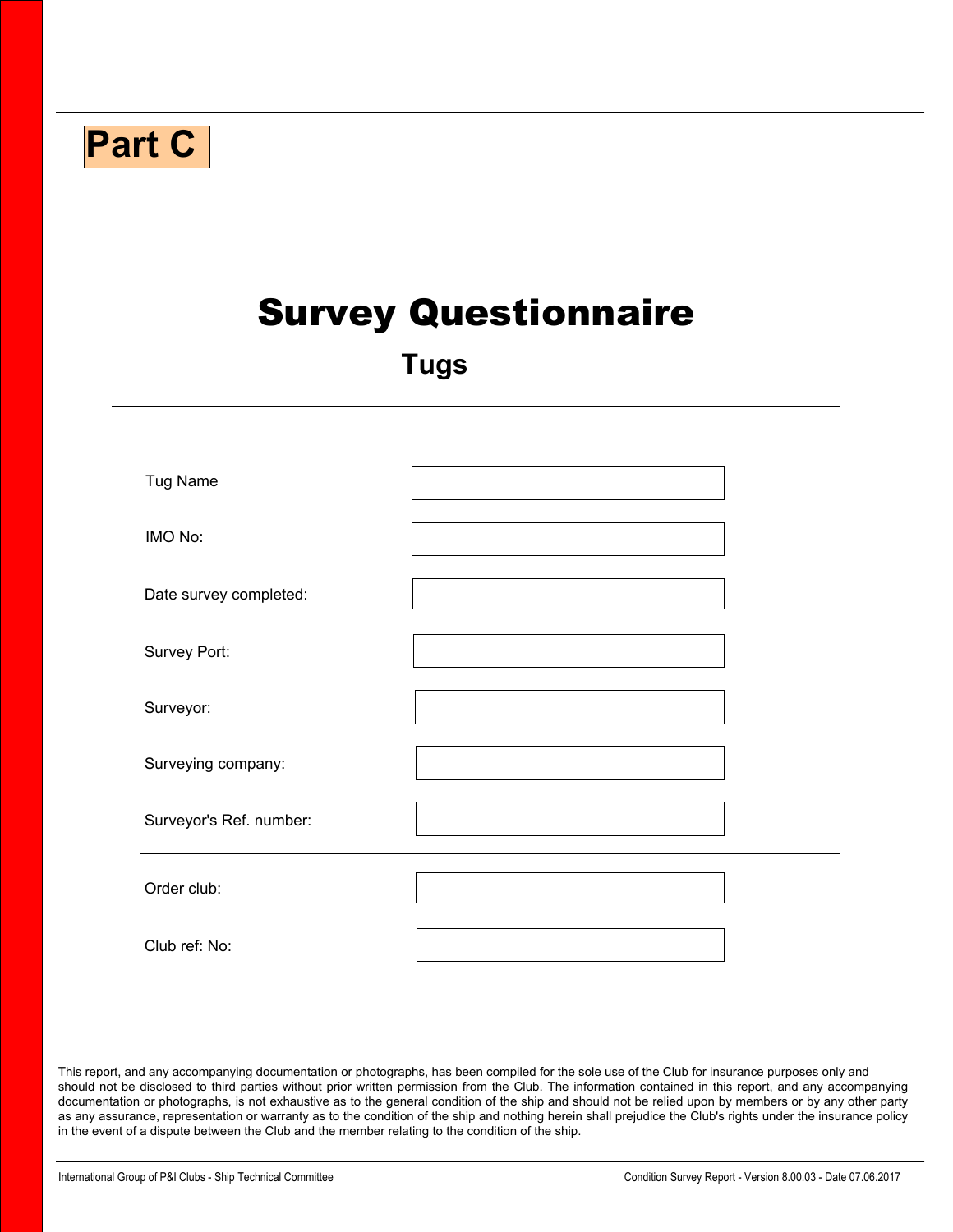## **5. Survey Questionnaire - Tugs**

## **5.1 General**

|       |                                                                                                                                                                           | Υ          | N           | <b>NA</b>                                   | ΝI              | <b>Remarks</b> |
|-------|---------------------------------------------------------------------------------------------------------------------------------------------------------------------------|------------|-------------|---------------------------------------------|-----------------|----------------|
| 5.1.1 | Is there a Stability Manual taking into<br>account stability during towage<br>available and are all relevant personnel<br>familiar with the limitations imposed by<br>it? | C)         | $\bigcirc$  | $\left(\begin{array}{c} \end{array}\right)$ | $\left(\right)$ |                |
| 5.1.2 | Are Stability Records maintained by a<br>responsible person?                                                                                                              | ◯          | $O$ $O$ $O$ |                                             |                 |                |
| 5.1.3 | Are there procedures in place for<br>towing operations?                                                                                                                   |            | $\bigcirc$  | $\bigcirc$                                  | $\bigcirc$      |                |
| 5.1.4 | Are Towing Logs kept and available<br>onboard?                                                                                                                            | $\bigcirc$ | $\bigcirc$  | $\bigcirc$                                  | $\bigcirc$      |                |
| 5.1.5 | Are tow wire inspections carried out<br>regularly and records maintained<br>onboard?                                                                                      |            | $O$ $O$     |                                             | $\bigcirc$      |                |
| 5.1.6 | Are procedures in place for replacing or<br>condemning damaged tow wires?                                                                                                 | ◯          | $O$ $O$     |                                             | $\bigcirc$      |                |
| 5.1.7 | Are towing winches in apparent<br>satisfactory condition?                                                                                                                 |            | $\bigcirc$  | $\bigcirc$                                  | $\bigcirc$      |                |
| 5.1.8 | If fitted, is the tow winch payout alarm<br>and a suitable means of emergency<br>release fully operational?                                                               |            |             |                                             |                 |                |
| 5.1.9 | Are tow wires in apparent satisfactory<br>condition and of suitable size / BL and<br>length?                                                                              |            | $\bigcirc$  | $O$ $O$                                     |                 |                |
|       | 5.1.10 Are tow wires fitted with spelter sockets<br>or thimbles of suitable size and are<br>these in apparent satisfactory<br>condition?                                  |            |             | ( )                                         | $\bigcirc$      |                |

 $\blacktriangleright$